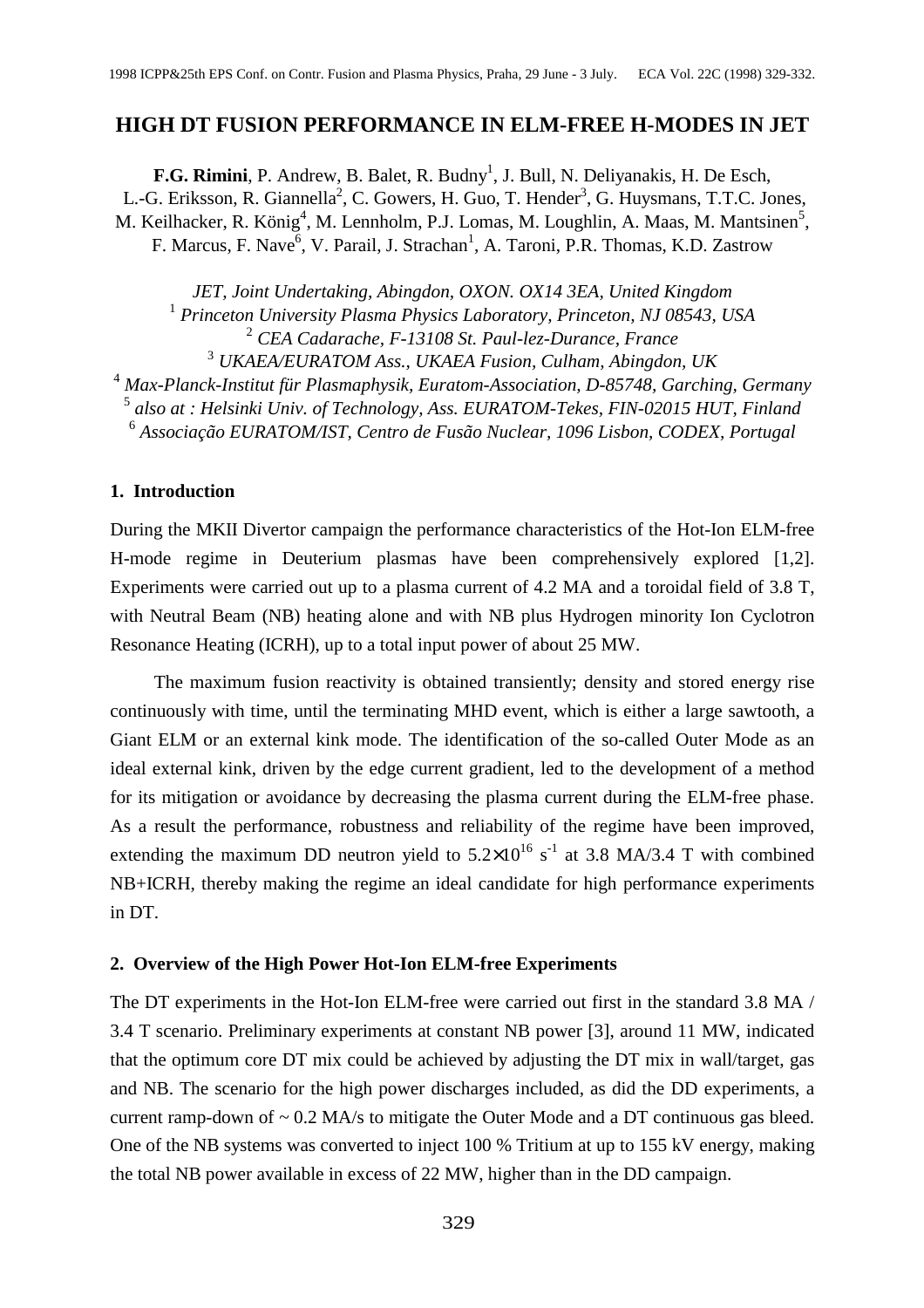The first high power experiments were carried out both with NBI alone and with NBI + ICRH, using (H)DT heating, and allow a direct comparison of actual DT performance with extrapolations from DD discharges. The NB only case reached 12.3MW of fusion power with 21.6 MW of input power, while the combined heating case delivered 12.9 MW of fusion power for 22.6 MW of total input power, close to that expected on the basis of DD performance if the effect of alpha heating is included. In both cases the Tritium concentration was in the range of 50 % in the core, and the high performance phase terminated with a combination of Outer Mode and Giant ELM, although the NB pulse suffers from a large sawtooth [4]. The value of  $Q_{IN} = P_{DT}/P_{IN}$  reached 0.57 in both discharges. Numerical studies of the ICRF power depositions show, for DT as well as for DD discharges [2], that up to 40% of the power can be absorbed at the  $2\omega_{CD}$  resonance by bulk and NB ions, thereby increasing by 30-35 % the power input to the bulk ions in the plasma core. The analysis also suggests that the non-thermal DT neutron yield, due to ICRF Deuteron acceleration, is negligible. The first high power experiments were carried out both with NBI alone a<br>
TCRII, using (IDDT heating, and allow a direct comparison of actual DT per<br>
EVRIP oliver in the entropy while the combined heating case delivered 12



**Fig. 1 :** time evolution of plasma parameters for DT discharge #42976 (NB+ICRH)

A second set of experiments was carried out at higher plasma current and toroidal field, 4.2 MA / 3.6 T, to exploit the expected improvement in confinement and ELM stability with plasma current. In these discharges the full NB power capability was also used, and the plasma mix was slightly biased towards Tritium,  $T/(D+T) \sim 0.6$ -0.65, to compensate for the higher flux of Deuterium from NBI. A significant gain in performance was thus achieved (fig. 1), resulting in a new record in fusion power, 16.1 MW, and stored energy, 17 MJ, for an input power of 25.7 MW corresponding to  $Q_{\text{IN}} > 0.6$ . The thermonuclear fusion power reaches 60 % of the total DT fusion power.

No alpha particle driven Toroidal Alfvèn Eigenmodes (TAE) were observed, which is consistent with theoretical analysis [5]. No net dependence of confinement on isotopic plasma composition has been found, but there are indications of an isotope effect on the edge pressure pedestal [6].

### **3. DT Fusion Performance Parameters**

The thermal and total fusion gain can be defined as :

$$
Q_{th}^{P} = \frac{P_{DT}^{th}}{P_{Loss}^{th} - P_{\alpha, abs}^{th}}
$$
 and  $Q_{tot}^{P} = \frac{P_{DT}}{P_{Loss}^{th} + P_{Loss}^{rot} + P_{Loss}^{fast} - P_{\alpha, abs}^{tot}}$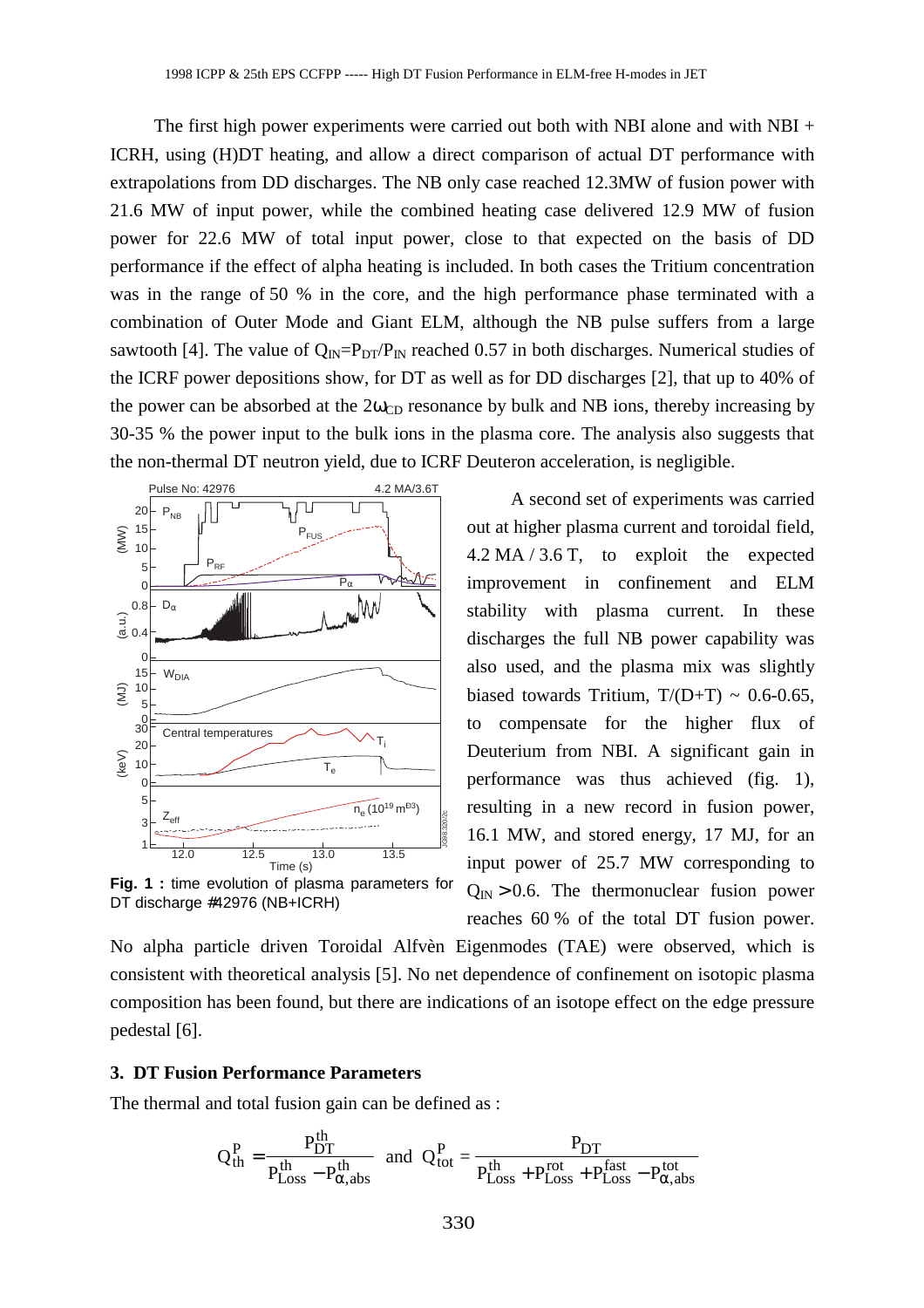where  $P_{DT}^{th}$  and  $P_{DT}$  are the thermal and total fusion power. The thermal loss power is  $P_{\rm abs}^{\rm th} + P_{\alpha, \rm abs}^{\rm tot} - dW^{\rm th}/dt$ +  $P_{\alpha, abs}^{tot}$  – dW<sup>th</sup>/dt; rotation and fast particle components of the loss power are defined analogously. Alpha particle slowing down is also taken into account.

In general, it is found that  $Q_{\text{tot}}^{\text{P}}$  is similar for NB only and NB+ICRH discharges, and it increases with plasma current. An overview of the DT fusion performance parameters for the record fusion pulse is given in fig. 2. While  $Q_{\text{tot}}^P$  and  $Q_{\text{th}}^P$  rise rapidly then remain roughly constant, suggesting that losses and fusion power change in proportion, the value of  $Q_{\text{IN}}$ increases monotonically with time. A degradation in  $Q_{\text{tot}}^{\text{P}}$ ,  $Q_{\text{th}}^{\text{P}}$  and confinement time is observed at  $t = 13.2$  s, coinciding with the appearance of MHD activity, but the value of  $Q_{\text{IN}}$ continues to increase up to the occurrence of the Giant ELM. This seems to suggest that such MHD activity affects plasma losses more than neutron rate and core conditions. However, all the DT pulses have been limited by MHD events and it is therefore impossible to deduce how  $Q_{\text{tot}}^{\text{P}}$  and  $Q_{\text{th}}^{\text{P}}$  would evolve relative to  $Q_{\text{IN}}$  in case of approach to steady-state. where  $10^{32}_{P}$  and  $10^{32}_{P}$  are the thermal and total fusion power. The thermal  $P_{20}^{38}$   $+P_{20}^{37}$  and  $-3P_{20}^{38}$  and  $-3P_{20}^{38}$  and  $-3P_{20}^{38}$  and  $-3P_{20}^{38}$  and  $-3P_{20}^{38}$  and  $-3P_{20}^{38}$  free



**Fig. 2 :** TRANSP : time dependent performance and confinement analysis for Pulse No. 42976. *Pthabs* and *Pthheat* are the power from external sources and the total power, ext. + alpha, absorbed by the thermal plasma.



**Fig. 3 :** TRANSP input, fusion and alpha particle heating profiles for  $\#42976$  at  $t = 13.25$  s

#### **4. Local Fusion Performance and Alpha Particle Heating**

An overview of the local fusion performance and the input power profiles, as computed by the TRANSP code, is given in fig. 3 for the record fusion pulse just before the MHD activity appears. The data show that, in the core, the fusion power density is of the same order or slightly in excess of the input power density from external sources,  $\sim 0.6 \text{ MW/m}^3$ . At the same